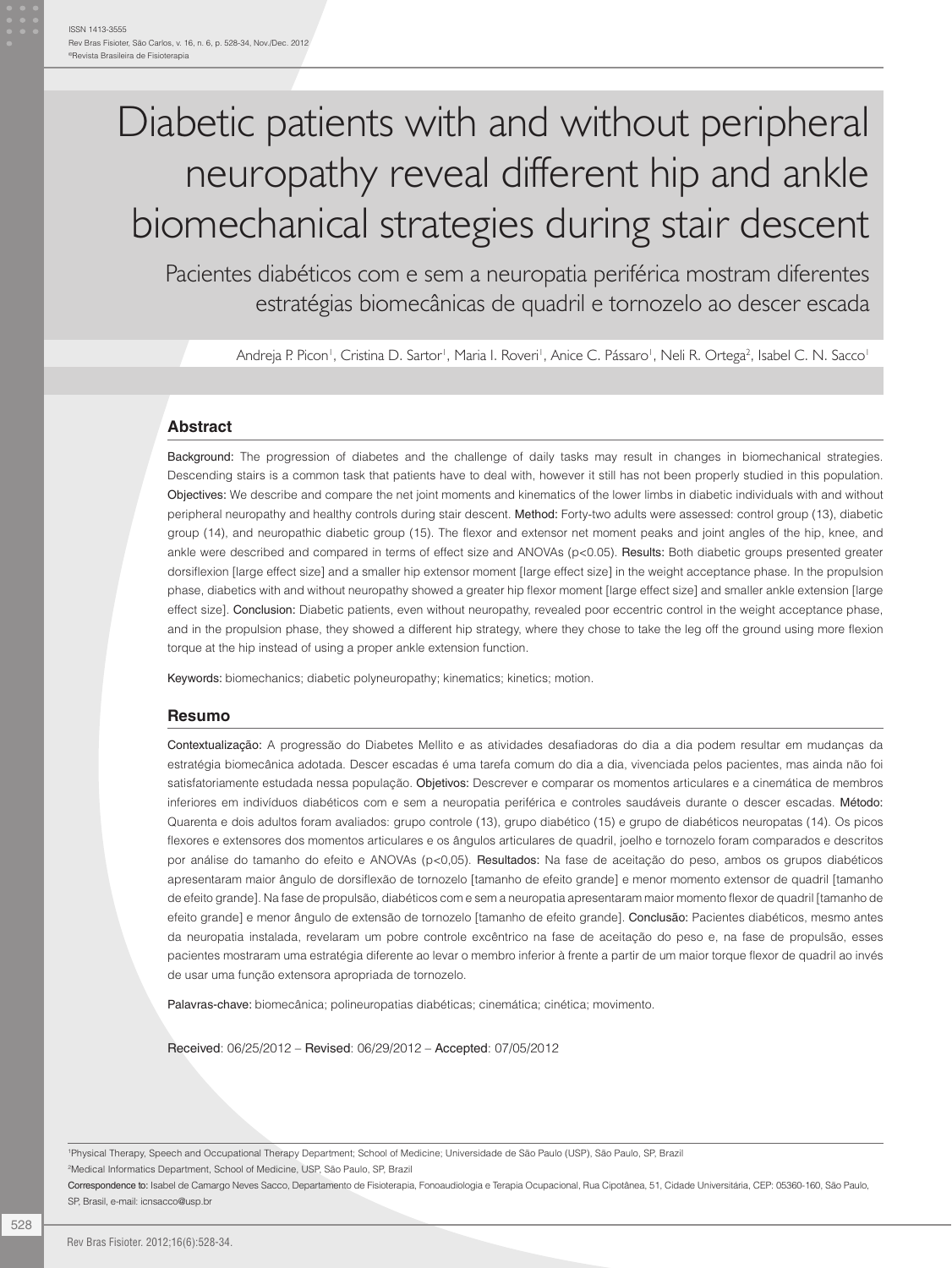# Introduction :::.

In the diabetic population, biomechanical alterations during level walking have been extensively discussed in the literature and they show important changes that are related to balance and sensory-motor impairments. However, investigation of other activities of daily living in this population, such as stair negotiation, remains insufficient. In daily life, diabetic individuals have to manage slopes, change directions during locomotion, and ascend and descend steps. These activities play an important role in the functionality and independence of diabetic individuals, and the capacity to perform daily tasks is an important factor of a good quality of life.

It has been shown that diabetic individuals have functional deficits of the knee and ankle extensors during gait and other daily living activities<sup>1-4</sup>. The stair descent task requires greater eccentric control of these lower limb extensor muscles and well preserved and efficient balance, since the body is moving with gravity5 . If the mechanical demands of the task required are not well managed, they become risk factors for falls in diabetic neuropathic individuals<sup>6-8</sup>. A better comprehension of the biomechanics of this motor task in diabetic individuals can contribute to preventive and rehabilitative actions in this population<sup>9</sup>. .

Stair descent is characterized mainly by energy absorption mechanisms performed by the knee and ankle joints, which show greater angular excursion as opposite to what the hip joint performs<sup>5,10,11</sup>. The ankle plays an important role<sup>12,13</sup>, as its full range of motion allows a suitable distribution of the mechanical energy absorption at the initial foot contact with the step and a proper propulsion at the end of the stance<sup>5</sup>. .

Ankle function is dramatically affected in diabetic patients since they present a limited range of motion (ROM), lower and delayed triceps surae activity $2,14-16$  combined with progressive loss of foot sensitivity. During stair descent, normal ankle ROM and proper muscle eccentric control are even more necessary, and if ankle function is impaired, compensations and adaptations in the kinetics and kinematics of the knee and hip would be expected, as Mueller et al.<sup>17</sup> suggested in level gait. Additionally, stair descent involves greater external forces and consequently more complex musculoskeletal and balance responses that have to be performed by individuals with severe motor and sensorial deficits. These individuals have to adapt their neuromuscular responses to a situation that requires different limb coordination patterns and higher eccentric muscle demands, mainly in the weight acceptance phase, compared to a more common task such as walking.

A few biomechanical descriptions of other daily motor tasks in diabetic subjects have been shown in the literature, but none discussed kinetics and kinematics while

descending steps. Maluf et al.<sup>18</sup> observed higher peak pressures in diabetic patients during level walking, ramp climbing, stair climbing, and changing direction compared to level walking. Onodera et al.<sup>16</sup> observed a mechanical disadvantage of the vastus lateralis and gastrocnemius medialis muscles in stair negotiation by diabetic individuals.

No previous study has investigated lower limb net joint moments in diabetic individuals during the performance of challenging daily tasks such as stair descent, nor has previous research determined net joint moments in patients with different severities of diabetes and its chronic complication – peripheral neuropathy. Therefore, it has not been possible to identify differences in kinetic patterns between early and advanced stages of diabetes. Whether lower limb kinetic patterns change during stair descent along with the progression of diabetes remains unclear. The net joint moments can potentially show how diabetic and diabetic neuropathic patients deal with their pathological condition and with the mechanical and balance demands of stair descent.

Taking into account that stair negotiation is a challenging and difficult situation for diabetic and neuropathic patients because of their deficits, we hypothesized that the greater the severity of the disease (progression of diabetes marked by the onset of peripheral neuropathy), the greater the kinetic and kinematic changes during stair descent, mostly in the knee and ankle since these joints are essential to the task of descending stairs<sup>19,20</sup> and are compromised in diabetic individuals. Therefore, the aim of this study was to describe and compare the sagittal net joint moments and kinematics of the main joints of the lower limbs in diabetic individuals with and without peripheral neuropathic and non-diabetic control individuals during stair descent.

# Method :::.

#### Subjects

Forty-two adults (20 men, 22 women) were divided into three groups: a control group composed of 13 non-diabetic asymptomatic individuals (CG, 54.7±7.6 years, 72.1±12.2 kg, 1.69±0.1 m, BMI 25 $\pm$ 5 kg/m<sup>2</sup>); 15 individuals diagnosed with diabetes (DG, 55±6.9 years, 81.6±16.4 kg, 1.69±0.1 m, BMI 30±6 kg/m<sup>2</sup>, 7.1±1.4 years of duration of diabetes, 135.8±39.1 mg/dL of glycaemia, Hb1Ac 6.91%); and 14 diabetic individuals clinically diagnosed with peripheral diabetic neuropathy (DNG, 60.2±4.0 years, 74.7±9.7 kg, 1.66 $\pm$ 0.1 m, BMI 27 $\pm$ 7 kg/m<sup>2</sup>, 13 $\pm$ 4.3 years of duration of diabetes, 185.2±87.1 mg/dL of glycaemia, Hb1Ac 9.31%). There were no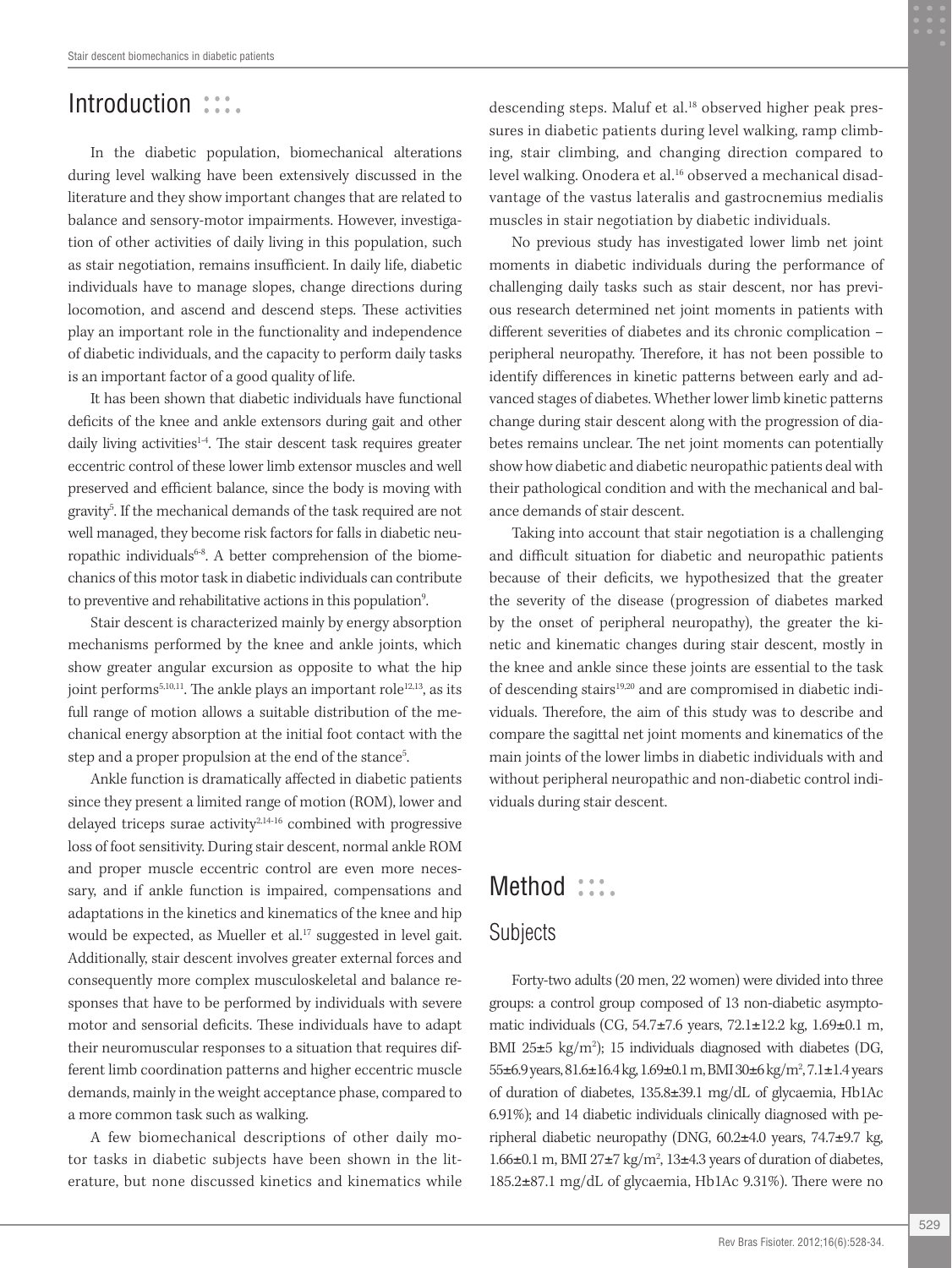statistical differences (ANOVA) among the groups (at mean values) in sex (p=0.501, chi square test), height (p=0.507), body mass (p=0.123), age (p=0.060) or BMI (p=0.07). The diabetic groups were statistically different with respect to neuropathy scores (Michigan Neuropathy Screening Instrument questionnaire – MNSI)<sup>21</sup> (p<0.001), duration of diabetes (p<0.001), glycaemic levels (p<0.001), and Hb1Ac levels (p<0.001), as expected, since neuropathic status comes from worse control and/or a longer duration of diabetes.

The inclusion criteria for the diabetic groups were as follows: more than 5 years since the diagnosis of diabetes mellitus; a score equal to or higher than 6 out of 13 on the MNSI; a score equal to or higher than 3 out of 8 on the foot Physical Assessment for the DNG; and a score equal to or lower than 3 out of 13 and 2 out of 8 for the DG (DG, median of 2.5 in the MNSI questionnaire and 2 in the Physical Assessment; DNG, median of 7 in the MNSI questionnaire and 3 in the Physical Assessment). The exclusion criteria for all groups were: over 65 years of age; partial or total amputation; Charcot arthropathy (or any other major orthopaedic foot alteration confirmed by radiography); presence of retinopathy or nephropathy; plantar ulcers at the time of the evaluation; presence of any other musculoskeletal disorder or pain; and inability to descend stairs without the use of a handrail.

All procedures were approved by the Ethics Committee of Hospital das Clínicas da Faculdade de Medicina da Universidade de São Paulo, city of São Paulo, state of São Paulo, Brazil (protocol number 0305/08) (n. 0305/08), and all participants gave written informed consent.

#### Procedures

Before data acquisition, all subjects were interviewed using the Activities-Specific Balance Confidence Scale (ABC)<sup>22</sup>. This scale was used to better characterize activities related to stair negotiation and stair descent and determine whether they are indeed a challenging motor situation to both diabetic and neuropathic patients. Among the available validated scales, the ABC scale was the most specific to address the task of stair negotiation and related activities. The higher the score is, the higher the subject's confidence. These scores were statistically different among groups (ANOVAs, p<0.01). The CG reached a total score of 98.9 (2.5)%, the DG scored 93.9 (4.8)%, and the DNG scored 82 (10.7)%, indicating a progressive loss in confidence during daily activities, including stair negotiation. In tasks not related to stair negotiation (i.e. "walking around the house", "getting in/out of car", "walking across parking lot"), we did not find any statistical differences among groups. However,

in specific activities related to slope negotiation, the groups were statistically different: stair negotiation [CG=99(4)%; DG=90(17)%; DNG=69(22)%, p<0.001], escalator negotiation [CG=99(2)%; DG=83(28)%; DNG=76(28)%, p<0.001], and ramp negotiation [CG=99(2)%; DG=87(7)%; DNG=79(25)%, p=0.047].

Passive-reflective markers (20 mm in diameter) were affixed to the skin with VHB tape (3M®) using a standard Cleveland Clinic marker set<sup>23</sup>. Extra markers were placed bilaterally at the medial knee joint line, medial malleolus, and first metatarsal joint for the static standing trial, in order to determine relative joint centers of rotation. Three non-collinear reflective markers were fixed at two squares (technique clusters) placed over the lateral thigh and over the shank. The laboratory coordinate system was established at one corner of the force plate. Lower limb segment translations and rotations were reported relative to neutral positions defined during the initial standing static trial.

The three-dimensional kinematics was evaluated with six infrared cameras (Optitrack FLEX: V100, Natural Point, OR, USA). The automatic digitizing process, the 3D reconstruction of the markers' positions, and the filtering of kinematic data were performed using Arena software (Natural Point, OR, USA). Ground reaction forces were acquired by a force plate (AMTI OR-6–1000, Watertown, MA, USA) embedded in the floor at the end of the last stair step. Data acquisition was synchronized and sampled by an A/D card (AMTI, DT 3002, 12 bits) at 100 Hz.

Before data acquisition, all participants received the same instructions: to descend barefoot the last three steps of a fivestep staircase, without using the handrail, beginning the task with the opposite limb to the one being evaluated, and positioning one foot on each step during the descent. They were also instructed to continue walking after the last descent step. The subjects were instructed to descend the staircase as they would do on a daily basis, but the cadence was controlled by a digital metronome at 96 steps/minute, which was rigorously followed by the subjects in order to reduce the influence of cadence variation within trials and subjects<sup>24</sup>. Each step of the staircase was 32 cm deep, 60 cm wide, and 20 cm high, and the staircase had a 32-degree slope.

#### Numerical and statistical analysis

All data were processed and the variables were calculated in a custom-written math function in MATLAB v.8 (MathWorks, Inc.). Kinematic data were processed using a second-order low-pass filter with a cutoff frequency of 6 Hz. Ground reaction force data were processed using a zero lag low-pass Butterworth fourth-order filter with a cutoff frequency of 20 Hz.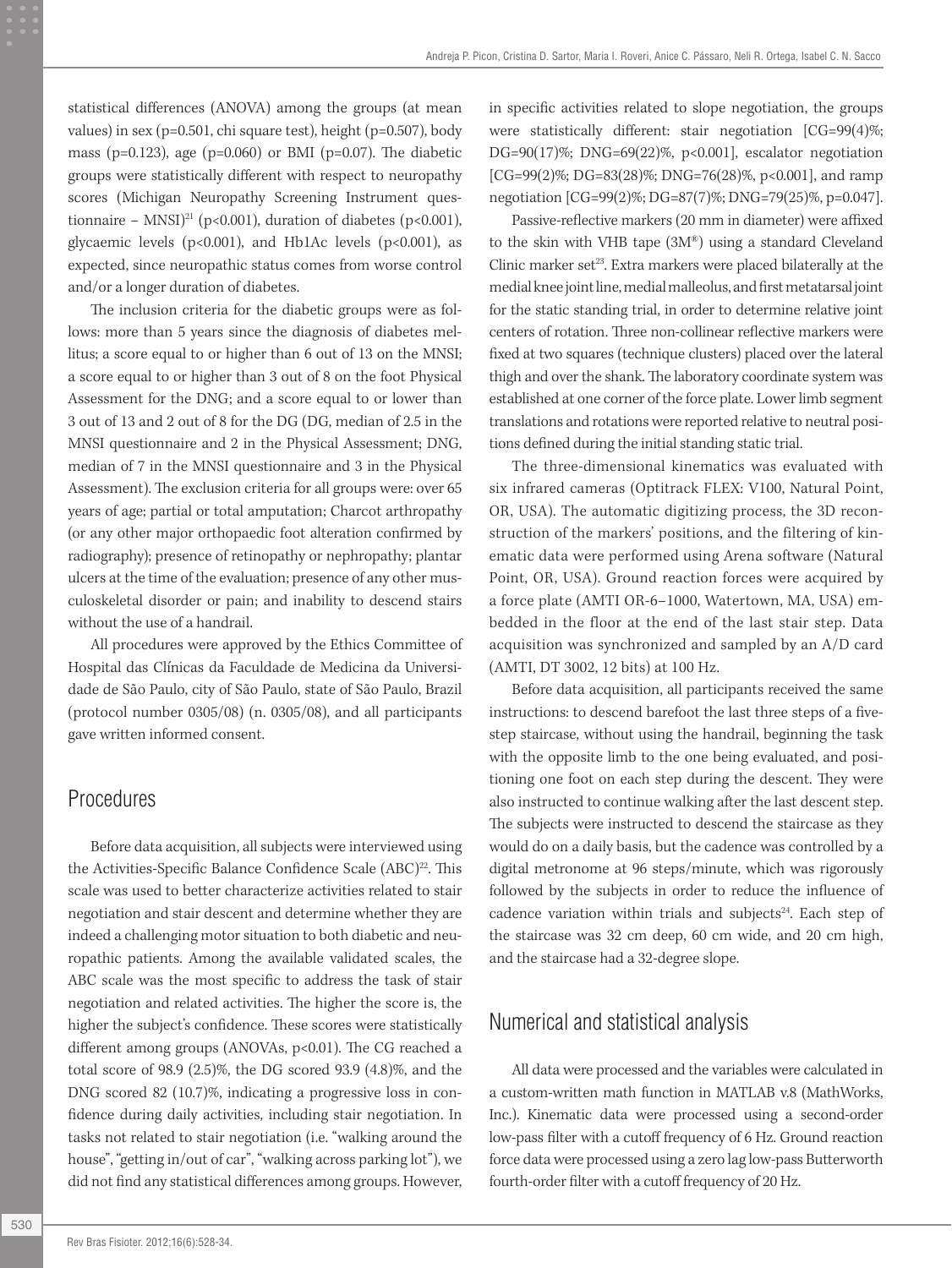The 3D inverse dynamic bottom-up method was employed to calculate the net moments of hip, knee, and ankle joints in the sagittal plane, using Visual3D software (C-motion, Waterloo, ON, Canada). The inertial properties were based on Dempster's standard regression equations<sup>25</sup>. A negative net joint moment was considered an extensor moment, and a positive one was considered a flexor moment. Forward motion of the lower segment was regarded as flexion (positive values) and backward motion as extension (negative values) $^{26}$ .



**Figure 1.** Mean profile of the ankle sagittal angular excursion during stance phase of stair descent for Control (CG), diabetic (DG), and diabetic neuropathic (DNG) groups.

The results were interpreted considering three periods of the stance phase of descending stairs, as proposed by McFadyen and Winter<sup>19</sup>: (i) weight acceptance phase, double stance phase (0-19% of the cycle); (ii) continuance forward phase, horizontal displacement, and body elevation (19-53% of the cycle); and (iii) controlled lowering phase, vertical displacement of the body, and simple stance phase (53-100% of the cycle). In this study, the third stage of the stance phase (controlled lowering) was considered the propulsion phase of level walking, as the subjects stepped on the force plate during the transition to the floor plane.

The vertical  $(v)$  and horizontal  $(x)$  mean velocities were calculated from the displacement of the pelvic centre during the whole stance phase of stair descent, and compared among groups.

We calculated the maximal flexion and extension angles of each joint, the hip extensor net joint moment peak at the weight acceptance phase  $(\sim 15\%$  of the stance), the hip flexor net joint moment peak at the propulsion phase  $(~80\%$ of the stance), the knee flexor net joint moment peak at the forward continuance phase (~30% of the stance), the knee extensor net joint moment peak at the propulsion phase (~60% of the stance), the first ankle flexor net joint moment peak at the weight acceptance phase (~20% of the stance), and the second ankle flexor net joint moment peak at the propulsion phase (~80% of the stance). Data of only one randomly selected lower limb per subject was analyzed and

**Table 1.** Mean values (standard deviations) of the sagittal kinematics (degrees), effect size and its classification, and p-value of the comparisons among control (CG, 1), diabetic (DG, 2) and diabetic neuropathic (DNG, 3) groups for the hip, knee, and ankle joints of stair descent.

| Variables (degrees)                                             | CG(1)<br>$(n=13)$ | DG(2)<br>$(n=15)$ | DNG(3)<br>$(n=14)$ | p-value<br>(ANOVA) | <b>Effect Size</b><br>(cohen's d) | Effect size<br>Classification |
|-----------------------------------------------------------------|-------------------|-------------------|--------------------|--------------------|-----------------------------------|-------------------------------|
| Maximal hip flexion angle<br>(weight acceptance)                |                   |                   |                    |                    | $0.62$ (1-2)                      | Moderate                      |
|                                                                 | 27.2(9.1)         | 24.4(6.4)         | 24.7(8.0)          | 0.423              | $0.04$ (2-3)                      | Small                         |
|                                                                 |                   |                   |                    |                    | $0.45$ (1-3)                      | Moderate                      |
| Maximal hip extension angle<br>(propulsion)                     |                   |                   |                    |                    | $0.42$ (1-2)                      | Moderate                      |
|                                                                 | 3.4(7.8)          | 1.0(3.6)          | 1.0(2.2)           | 0.735              | $0.00^{(2-3)}$                    | Small                         |
|                                                                 |                   |                   |                    |                    | $0.44(1-3)$                       | Moderate                      |
| Maximal knee flexion angle<br>(weight acceptance)               |                   |                   |                    |                    | $0.38(1-2)$                       | Small                         |
|                                                                 | 26.5(3.6)         | 25.3(2.9)         | 21.0(2.0)          | 0.145              | $1.78^{(2-3)}$                    | Large                         |
|                                                                 |                   |                   |                    |                    | $1.98(1-3)$                       | Large                         |
| Maximal knee extension angle (propulsion)                       |                   |                   |                    |                    | $0.11$ $(1-2)$                    | Small                         |
|                                                                 | 14.2(8.9)         | 12.9(14.5)        | 10.8(4.0)          | 0.264              | $0.20^{(2-3)}$                    | Small                         |
|                                                                 |                   |                   |                    |                    | $0.52(1-3)$                       | Moderate                      |
| Maximal ankle dorsiflexion angle (weight acceptance)            |                   |                   |                    |                    | $4.74(1-2)$                       | Large                         |
|                                                                 | $13.7(0.1)$ *     | 16.4(0.8)         | 17.4(3.7)          | 0.036              | $0.39^{(2-3)}$                    | Small                         |
|                                                                 |                   |                   |                    |                    | $1.44(1-3)$                       | Large                         |
| Maximal ankle plantarflexion angle (propulsion)                 |                   |                   |                    |                    | $1.04$ (1-2)                      | Large                         |
|                                                                 | $-17.3(5.4)^{*}$  | $-10.9(7.1)$      | $-9.2(1.6)$        | 0.005              | $0.34(2-3)$                       | Small                         |
|                                                                 |                   |                   |                    |                    | $2.15^{(1-3)}$                    | Large                         |
| *represents the different group compared to the others (ANOVA). |                   |                   |                    |                    |                                   |                               |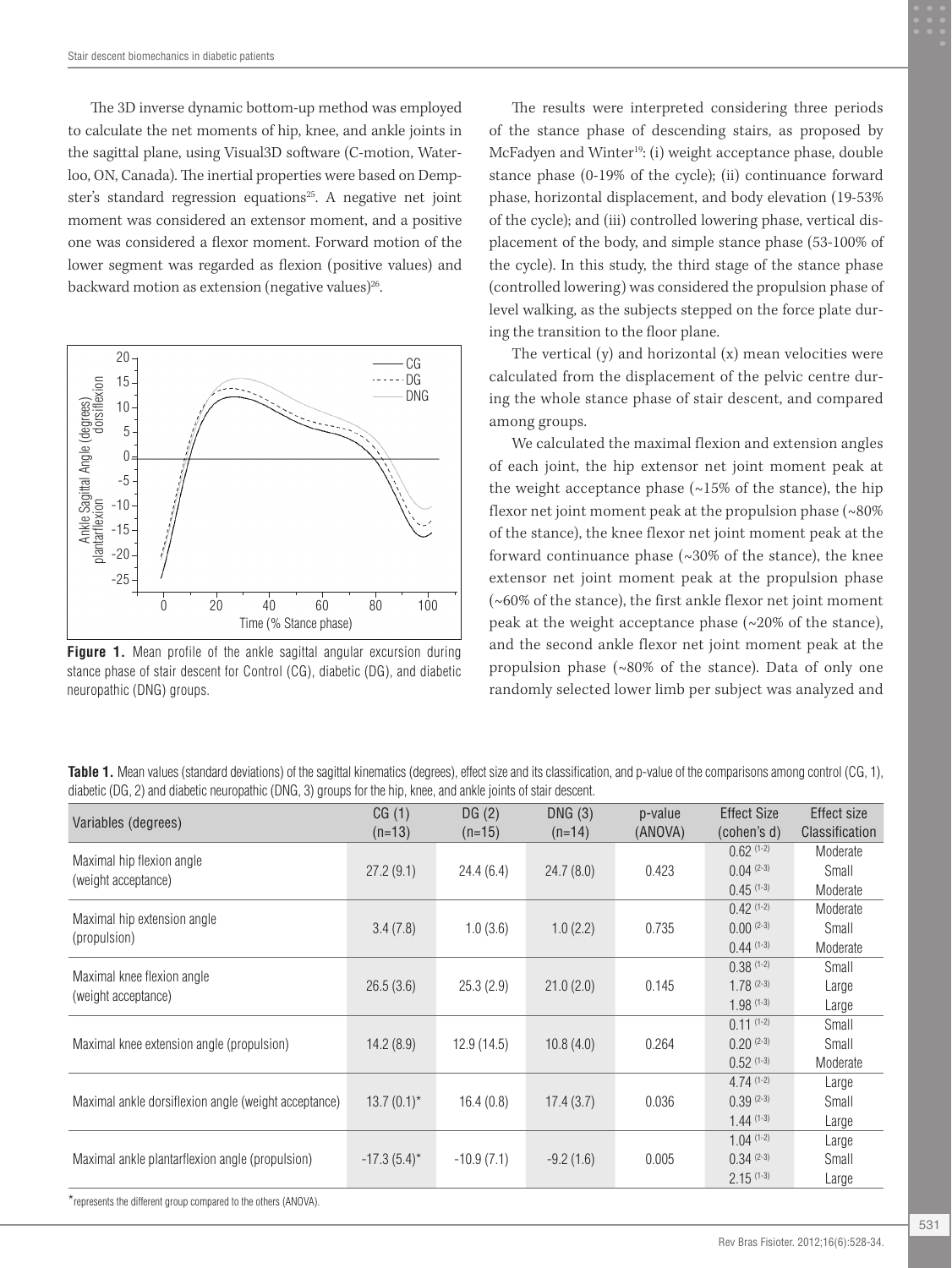compared. Five valid steps performed by the selected limb were used for statistical purposes.

Biomechanical, anthropometric, and demographic variables followed a normal distribution (Shapiro-Wilk Test), and variances were homogeneous (Levene's Test). Statistical tests to compare variables included an analysis of variance (ANOVA), followed by a Newman-Keuls post hoc test. In order to verify the size of the difference between groups of net joint moments and kinematic variables, we calculated the effect size, which quantifies the size of the difference between groups and may be a true measure of the significance of the difference between the groups (Browner, 2006; Thalheimer and Cook, 2002).



**Figure 2.** Mean profile of the hip sagittal net moment during stance phase of stair descent for Control (CG), diabetic (DG), and diabetic neuropathic (DNG) groups.

### Results :::.

The vertical and horizontal mean velocities were different between diabetic groups and CG. The DNG showed a significantly greater vertical velocity than other groups and presented a large effect size [CG=-0.19 (0.06) m/s, DG=-0.21 (0.05) m/s, and DNG=-0.26(0.08) m/s\*]. The DG and DNG showed a significantly lower horizontal velocity (x) than the CG and presented a large effect size  $[CG=0.82 (0.14) m/s<sup>*</sup>$ , DG=0.64 (0.08) m/s, and DNG=0.76 (0.10) m/s].

The DG and DNG showed greater dorsiflexion and lesser plantarflexion compared to the CG, which can be confirmed by the large effect size values (Table 1, Figure 1). The DNG individuals showed less knee flexion (large effect size) in the weight acceptance phase (Table 1).

The effect size calculation for the net moments of the hip revealed large effects among groups, characterized by a smaller extensor moment in the weight acceptance phase and a greater flexor moment at propulsion for both diabetic groups (Table 2, Figure 2).

### Discussion :::.

This study aimed at describing and comparing lower limb kinetics and kinematics during stair descent in diabetics patients with and without neuropathy and in healthy individuals. The only difference observed between early (DG) and advanced

**Table 2.** Mean values (standard deviations) of the sagittal net joint moment variables, effect size and its classification, and p-value of the comparisons among control (CG, 1), diabetic (DG, 2) and diabetic neuropathic (DNG, 3) groups for the hip, knee, and ankle joints of stair descent.

| Variable (% BW. Height)                                                      | CG(1)<br>$(n=13)$ | DG(2)<br>$(n=15)$ | DNG(3)<br>$(n=14)$ | p-value<br>(ANOVA) | <b>Effect Size</b><br>(cohen's d) | Effect size<br>Classification |
|------------------------------------------------------------------------------|-------------------|-------------------|--------------------|--------------------|-----------------------------------|-------------------------------|
| Hip extension moment peak<br>(weight acceptance ~15% of the stance)          | $-2.5(1.2)$       | $-1.1(1.4)$       | $-1.2(1.9)$        | 0.066              | $1.11(1-2)$<br>$0.06^{(2-3)}$     | Large<br>Small                |
|                                                                              |                   |                   |                    |                    | $0.84(1-3)$                       | Large                         |
| Hip flexion moment peak                                                      |                   |                   |                    |                    | $0.90(1-2)$                       | Large                         |
| (propulsion ~80% of the stance)                                              | 4.3(2.0)          | 5.9(1.7)          | 5.9(2.1)           | 0.059              | $0.00^{(2-3)}$                    | Small                         |
|                                                                              |                   |                   |                    |                    | $0.81(1-3)$                       | Large                         |
| Knee flexion moment peak<br>(forward continuance ~30% of the stance)         |                   |                   |                    |                    | $0.40^{(1-2)}$                    | Moderate                      |
|                                                                              | 3.0(1.8)          | 3.9(2.7)          | 4.1(2.5)           | 0.443              | $0.08^{(2-3)}$                    | Small                         |
|                                                                              |                   |                   |                    |                    | $0.52(1-3)$                       | Moderate                      |
| Knee extension moment peak                                                   |                   |                   |                    |                    | $0.26(1-2)$                       | Small                         |
| (propulsion ~60% of the stance)                                              | $-1.1(0.7)$       | $-1.4(1.5)$       | $-1.0(1.5)$        | 0.795              | $0.28^{(2-3)}$                    | Small                         |
|                                                                              |                   |                   |                    |                    | $0.09(1-3)$                       | Small                         |
|                                                                              |                   |                   |                    |                    | $0.17(1-2)$                       | Small                         |
| 1 <sup>st</sup> ankle flexion moment peak                                    | 8.1(2.1)          | 8.4(1.5)          | 8.8(1.9)           | 0.630              | $0.24$ $(2-3)$                    | Small                         |
| (weight acceptance ~20% of the stance)                                       |                   |                   |                    |                    | $0.36(1-3)$                       | Small                         |
|                                                                              |                   |                   |                    |                    | $0.72(1-2)$                       | Moderate                      |
| 2 <sup>nd</sup> ankle flexion moment peak<br>(propulsion ~80% of the stance) | 6.8(1.2)          | 7.6(1.1)          | 7.5(1.0)           | 0.259              | $0.10^{(2-3)}$                    | Small                         |
|                                                                              |                   |                   |                    |                    | $0.66(1-3)$                       | Moderate                      |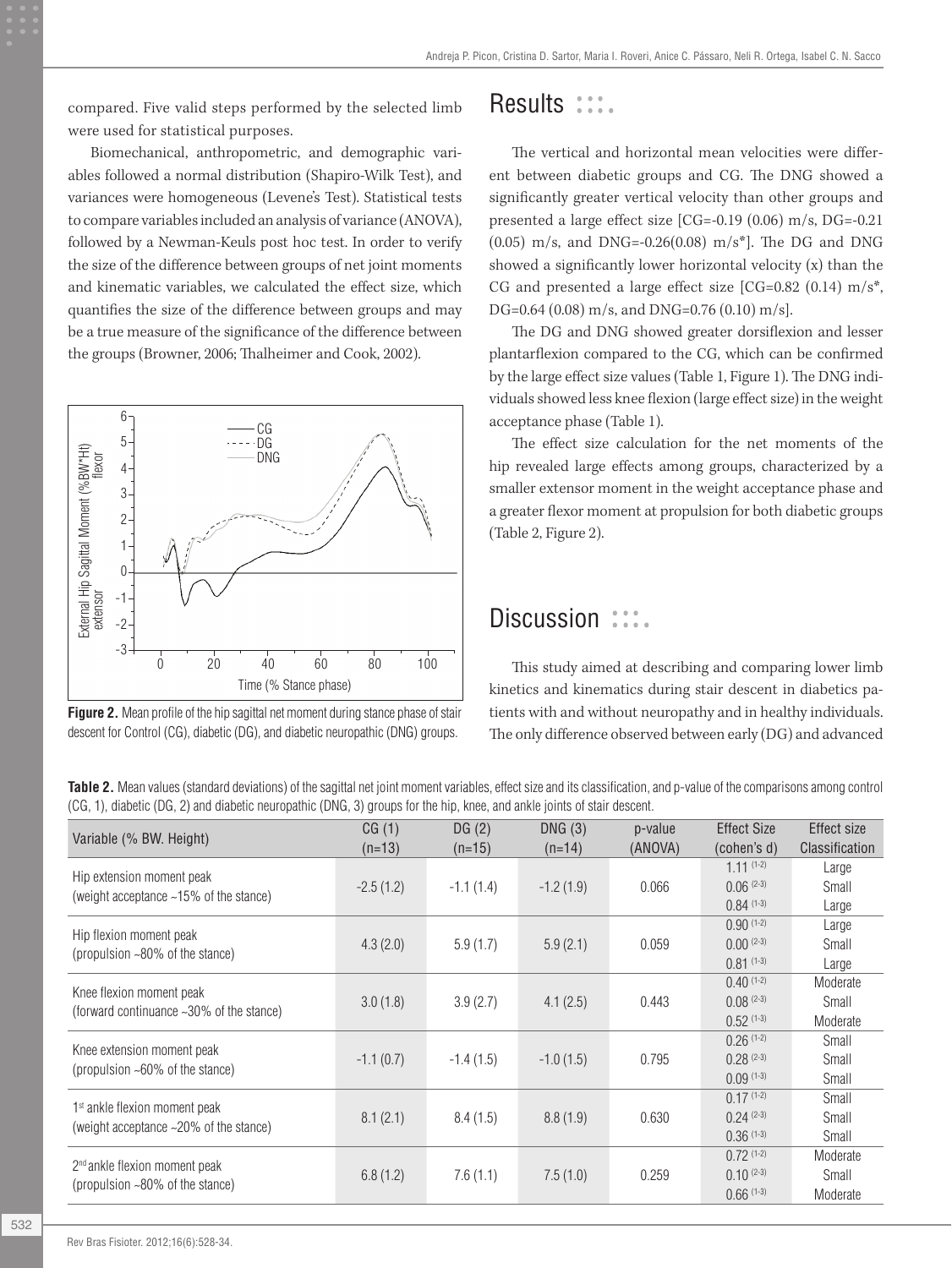stages of the disease (DNG) was in the knee kinematics; however, both diabetic groups showed important changes in the ankle kinematics and in the hip kinetics compared to healthy individuals. The hip played a major role in diabetic individuals in late stance producing a greater flexor moment, possibly to compensate the smaller ankle role in the same phase, but in the weight acceptance phase the smaller hip extensor moment could compromise the eccentric control of stair descent.

In the weight acceptance phase, there was an increase in the ankle dorsiflexion angle (large effect) and smaller hip extensor moment in both diabetic groups and a smaller knee flexion in the DNG. In this particular phase, the eccentric muscle activity plays a major role in controlling the deceleration of the whole body and in positioning the lower limb segments properly to allow optimal load absorption.

In the ankle joint, the increased dorsiflexion angle suggests a poor triceps surae eccentric activity. This finding is consistent with the EMG results of the triceps surae, which presents a deficit in its activation in locomotor activities $2,14-16$ , and it is expected that in a more difficult task that requires more eccentric activity and control, such as descending stairs, the ankle muscles could not respond adequately.

Particularly in diabetic neuropathic patients, the smaller knee flexion reinforces the hypothesis of a poor eccentric control because they assume a posture that saves quadriceps effort. The vastus lateralis delay found in the EMG results in the heel strike phase of level gait in diabetic neuropathic patients<sup>1,2,16</sup> indicates impaired knee extensor muscle function. The diabetic patients' response must be adapted to a higher mechanical demand during stair decent, particularly at the initial contact. Considering all sensorimotor deficits, their response might be inadequate to this new effort.

In the hip joint, the smaller hip extensor moment suggests poor eccentric activity of hip extensor muscles. Although there is no study available that identifies any dysfunction of the hip extensor muscles in diabetic populations, mainly because of methodological difficulties, we can assume that the smaller hip extensor moment may indicate muscle dysfunction.

The greater mean vertical velocity (large effect) observed in neuropathic patients is presumably a consequence of this inadequate eccentric control to manage external forces during stair descent and indicates that their bodies are collapsing during the load acceptance phase.

Riener et al.<sup>5</sup> emphasized that the typical potential energy absorption during stair descent is accomplished by a synchronized and coordinated action of three major lower limb joints, highlighting the important role of the ankle (8-10% of the stance phase) and knee (10-13% of the stance phase) at the beginning of stance, while they are flexed. This greater

dorsiflexion in the weight acceptance phase could lead to an impaired return of the elastic energy needed in the propulsion phase. Knowing the importance of the eccentric-concentric cycle in the energy conservation and effectiveness of gait, we suggest that the absorption and generation of elastic potential energy from the ankle may be compromised in stair descent activities in diabetic populations.

In the propulsion phase, the smaller ankle extension and the greater hip flexor moment observed in the propulsion phase of both diabetic groups may corroborate the theory of a major role of a proximal joint in an attempt to compensate for the typical ankle losses in neuropathic diabetic patients but, in the present study, they were seen even before the neuropathy had set in (DG). Despite the neuropathy, diabetic individuals appear to be using the hip to raise the leg off the floor instead of using an efficient ankle extensor function. This particular locomotor strategy has already been pointed out by Mueller et al.<sup>17</sup>, who suggested that the greater contribution of the hip joint in the late stance phase occurs because of a lesser ankle contribution.

In this propulsion phase, the muscles that generate the higher flexor moment were able to compensate for the distal losses, unlike the hip extensors in the initial contact phase, when they could not generate higher extensor moments to compensate for the distal losses. This may have occurred because the eccentric activity necessary to overcome the distal losses during the weight acceptance phase is much higher than the concentric activity of the hip flexion needed to pull the leg forward in the propulsion phase of gait. Therefore, the hip could only compensate during the propulsion phase but not at the beginning of stance phase, during the descending stairs.

The biomechanical variables measured in the present study revealed that there are common motor strategies that are adopted by diabetic individuals with or without neuropathy. Even before the neuropathy is installed, diabetic individuals already present altered ankle kinematics and hip kinetics when dealing with higher external forces, more balance control, and greater hip and knee eccentric action while descending stairs. Yavuzer et al.<sup>27</sup> found that diabetic patients without neuropathy had biomechanical impairments during gait similar to those seen in patients with neuropathies, agreeing with the theory that the changes are compounded by losses caused by neuropathy, although they are sometimes evident in diabetics without neuropathy.

It is also important to emphasize that diabetes progression was not treated as a longitudinal factor in this study, as it has been considered elsewhere28,29. A transversal design also offers a good understanding of the evolution of the severity of the disease, comparing two groups that vary internally in terms of symptoms and signs of neuropathy, diabetes control, and duration time. Further